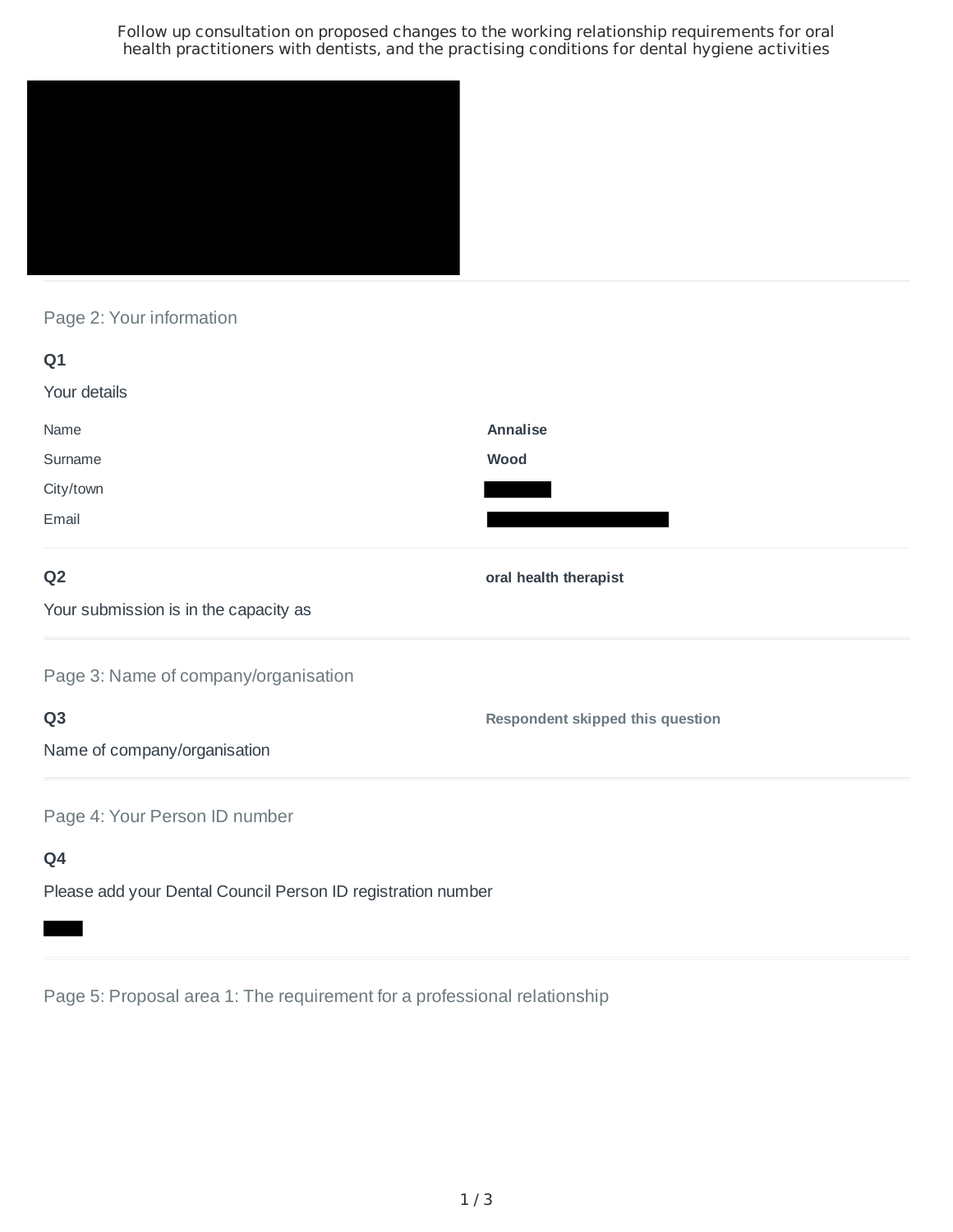Follow up consultation on proposed changes to the working relationship requirements for oral health practitioners with dentists, and the practising conditions for dental hygiene activities

### **Q5**

**Agree**

Do you agree/disagree with the proposal to remove the mandated requirement for a professional relationship (dental therapy), working relationship (dental hygiene, orthodontic auxiliary practice), and a consultative professional relationship (oral health therapy) from the respective scopes of practice. Please detail why.

### **Q6**

Please provide comments to support your response.

There will be no impeding consequences to the patients heath if this is to go through. Practitioners always have access to a dentist/ another colleague to gain second opinions for a patients treatment if required and generally a lot of the time the orthodontic auxillary will be working under an orthodontist therefore this admin change would not change their working relationship.

Page 6: Proposal area 1: The requirement for a professional relationship

### **Q7**

**Agree**

Do you agree/disagree to remove references to working/professional/consultative professional relationships from the dental therapy, dental hygiene, orthodontic auxiliary practice, oral health therapy, dental technology and clinical dental technology scopes of practice? (as detailed in Appendices  $A - F$ ). Please detail why.

#### **Q8**

Please provide comments to support your response.

All these professions are highly trained and become somewhat experts in their own sector as it is , thus having a restriction like this on their scope of practice allows these parties to appear inadequate to do their job and allows the public to have less faith in them. Everyone works in the best interest of their patients and knows when to gain second opinions/discuss situations with their colleagues and it should be as simple as that rather than having something admin enforced.

Page 8: Proposal area 2: Practising conditions for dental hygiene activities

#### **Q9**

**Agree**

Do you agree/disagree with the removal of the requirement for direct clinical supervision for administration of local anaesthetic and prescription preventive agents? Please detail why.